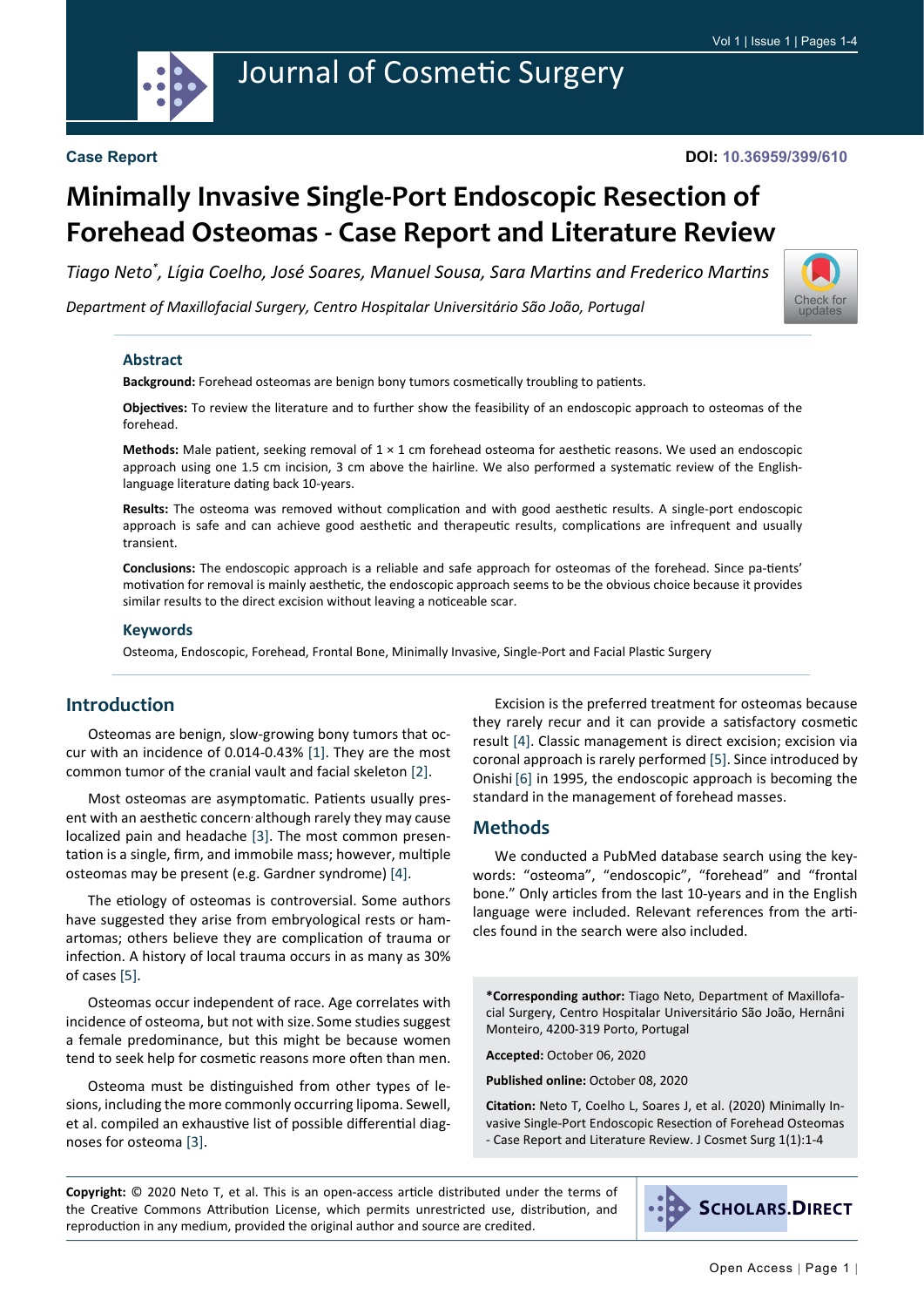## **Results**

<span id="page-1-1"></span>Ĩ

<span id="page-1-2"></span>Ī

The results of the literature review are shown in the table. Our patient was a 36-year-old man who wanted a  $1 \times 1$  cm osteoma of his forehead. Removed because he was concerned about his appearance. We used a single-port approach with

<span id="page-1-0"></span>

Figure 1: Pre and post-operative photo of the patient with complete aesthetic removal of the mass.

one 1.5 cm incision made 3 cm above the hairline. The tumor was completely removed and there were no complications. The figures show a comparison between the pre- and post-operative appearance ([Figure 1](#page-1-0)), the pre-operative CT scan [\(Figure 2](#page-1-1)) and the intra-operatory endoscopic photos of the removal of the osteoma [\(Figure 3](#page-1-2)).

## **Discussion**

Forehead nodules should be accessed for firmness, mobility, and reducibility. CT is the gold standard for bony anatomy while MRI can be used when further study of soft tissues is needed [[3\]](#page-2-2).

There are several advantages of an endoscopic approach. The lesion can be removed without leaving visible scars over the lesion, which would be unavoidable if removed via direct excision [[5\]](#page-3-0). Likewise, endoscopic removal eliminates the risk of skin discoloration, which is particularly important in patients prone to hypertrophic/keloid scarring. Because dissection occurs in a periosteal plane, the frontal branch of the facial nerve and cutaneous nerves are preserved, which reduces post-operative numbness and neuroma formation. Horizontal incisions in the direct approach risk damaging this sensory innervation. The length of hospital stay also tends to be shorter with endoscopic vs. direct surgical approaches [\[4](#page-2-3)].

There are some disadvantages to endoscopic frontal osteoma excision, however. Endoscopic removal is associated with an increased risk of hematoma/seroma compared to the direct approach [\[5](#page-3-0)]. This problem is potentially magnified if the lesion is relatively far from the hairline (e.g. high hairli-



**Figure 2:** Pre-operative CT scan.



**Figure 3:** Intra-operative endoscopic images.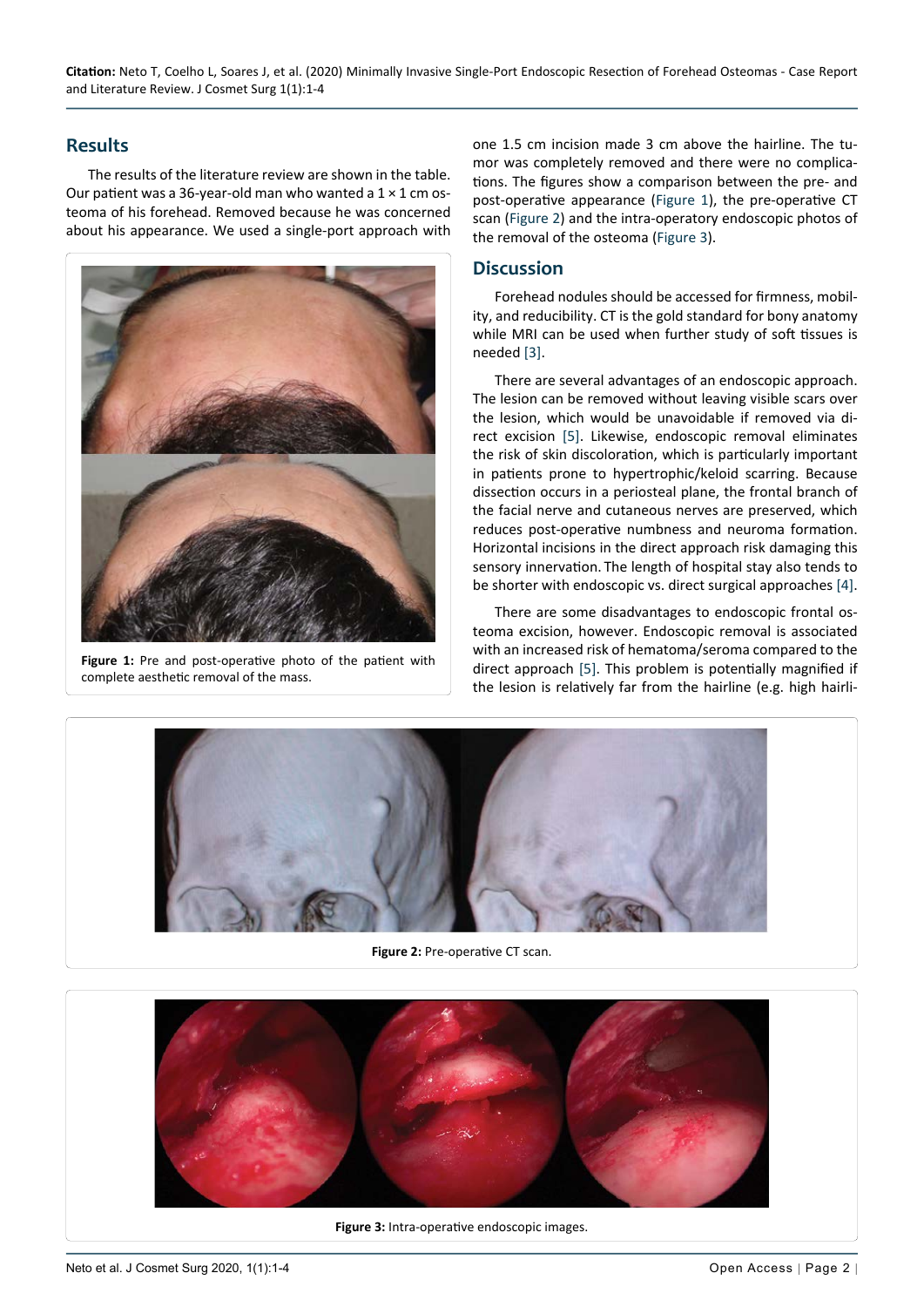| Group                                                                | n                                                                             | <b>Entry Points</b> | <b>Operative time</b>               | <b>Complications</b> | <b>Notes</b>                                                                                                         |
|----------------------------------------------------------------------|-------------------------------------------------------------------------------|---------------------|-------------------------------------|----------------------|----------------------------------------------------------------------------------------------------------------------|
| Oyer, et al. [5]                                                     | 1                                                                             | $\overline{2}$      |                                     | None                 | Pediatric case after<br>trauma; two additional<br>lesions where found<br>during the procedure                        |
| Hsiao, et al. [8]                                                    | 10                                                                            | 1                   | 27 min                              | None                 | <b>Blind dissection</b>                                                                                              |
| Lai, et al. [10]                                                     | 6                                                                             | 1                   | 60 min                              | None                 |                                                                                                                      |
| Jung, et al. [9]                                                     | 1                                                                             | 1                   | 30 min more than<br>direct incision | None                 | Not only osteomas; 1<br>osteoma, 6 lipomas, 1<br>pilomatrixoma                                                       |
| Meningaud, et al. [11]                                               | 5                                                                             | 3                   | 20-40 (30) min                      | None                 |                                                                                                                      |
| Foustanos, et al. [12]                                               | 9                                                                             | 3                   | ÷                                   | None                 | Procedure done during<br>endoscopic brow lift                                                                        |
| Serra-Mestre, et al. [4]                                             | 9                                                                             | 1                   | ÷                                   | None                 |                                                                                                                      |
| Guerrissi, et al. [13]                                               | 6                                                                             | 1 or 2              |                                     | 2 hematomas,         |                                                                                                                      |
| 1 paresis of the frontal<br>nerve                                    | Not only osteomas; 6<br>osteomas, 20 lipomas.                                 |                     |                                     |                      |                                                                                                                      |
| Paresis resolved<br>spontaneously after 5<br>months                  |                                                                               |                     |                                     |                      |                                                                                                                      |
| Im, et al. [2]                                                       | 45                                                                            | 2                   | 13-30 (20) min                      | 4 recurrences,       |                                                                                                                      |
| 2 hematomas,                                                         |                                                                               |                     |                                     |                      |                                                                                                                      |
| 1 wound dehiscence                                                   | Not only osteomas; 45<br>osteomas, 77 lipomas, 24<br>dermoid cysts, 6 others; |                     |                                     |                      |                                                                                                                      |
| More patient satisfaction<br>when compared to the<br>direct approach |                                                                               |                     |                                     |                      |                                                                                                                      |
| Sadick, et al. [7]                                                   | 13                                                                            | $\overline{2}$      | 36 min                              | 1 alopecia           | Not only osteomas; 13<br>osteomas, 18 lipomas, 2<br>dermoid cysts, 1 others;<br>Alopecia resolved within 2<br>months |
| Neto, et al.                                                         | 1                                                                             | 1                   | 22 min                              | None                 |                                                                                                                      |

<span id="page-2-4"></span>

ne) [\[7](#page-3-2)]. Importantly, surgeons may choose to enter at a forehead rhytid, instead. Endoscopic removal requires specialized equipment and increased surgery time, a concern that becomes less significant as the surgeon gains experience.While nerve damage is less of a concern with the endoscopic approach, it is still possible. The deep branch of the supraorbital nerve is particularly vulnerable. No incisions should be made in the zone between the superior temporal line and a line 2 cm medially [[8\]](#page-3-3).

The number of entry points (1, 2 or 3; [Table 1](#page-2-4)) is up to the surgeon and is usually of no concern. However, the surgeon must be aware that nerve damage is most likely to occur at the incision site. Consequently, a smaller number of ports theoretically present fewer risks [[9\]](#page-3-4).

## **Conclusions**

The endoscopic approach is a viable treatment option for osteomas. The chief concern of most patients is aesthetic, so a direct approach to excision that may leave a visible scar is less favorable. A single-port endoscopic approach is safe and can achieve good aesthetic and therapeutic results. While there are advantages and disadvantages to endoscopic techniques that must be considered, complications are infrequent and usually transient. Although the procedure requires training and specialized equipment, we believe the endoscopic approach is worth the investment and will soon become the gold standard for forehead lesions.

#### **References**

- <span id="page-2-0"></span>1. [Patel TR, Borah GL \(2004\) Frontal bone periosteal osteomas.](https://pubmed.ncbi.nlm.nih.gov/15318039/)  [Plast Reconstr Surg 114: 648-651.](https://pubmed.ncbi.nlm.nih.gov/15318039/)
- <span id="page-2-1"></span>2. [Im JT, Park BY, Lim SY, et al. \(2014\) Endoscopic excision of benign](https://pubmed.ncbi.nlm.nih.gov/23241793/)  [facial Tumors: A Decade of experience with 152 patients. Ann](https://pubmed.ncbi.nlm.nih.gov/23241793/)  [Plast Surg 72: 556-559.](https://pubmed.ncbi.nlm.nih.gov/23241793/)
- <span id="page-2-2"></span>3. [Sewell LD, Adams DC, Marks VJ, et al. \(2008\) Subcutaneous fore](https://pubmed.ncbi.nlm.nih.gov/18384374/)[head nodules: Attention to the button osteoma and frontalis-as](https://pubmed.ncbi.nlm.nih.gov/18384374/)[sociated lipoma. Dermatol Surg 34: 791-798.](https://pubmed.ncbi.nlm.nih.gov/18384374/)
- <span id="page-2-3"></span>4. [Serra-Mestre JM, Serra-Renom JM, D'Andrea F, et al. \(2015\) En](https://pubmed.ncbi.nlm.nih.gov/26113046/)-